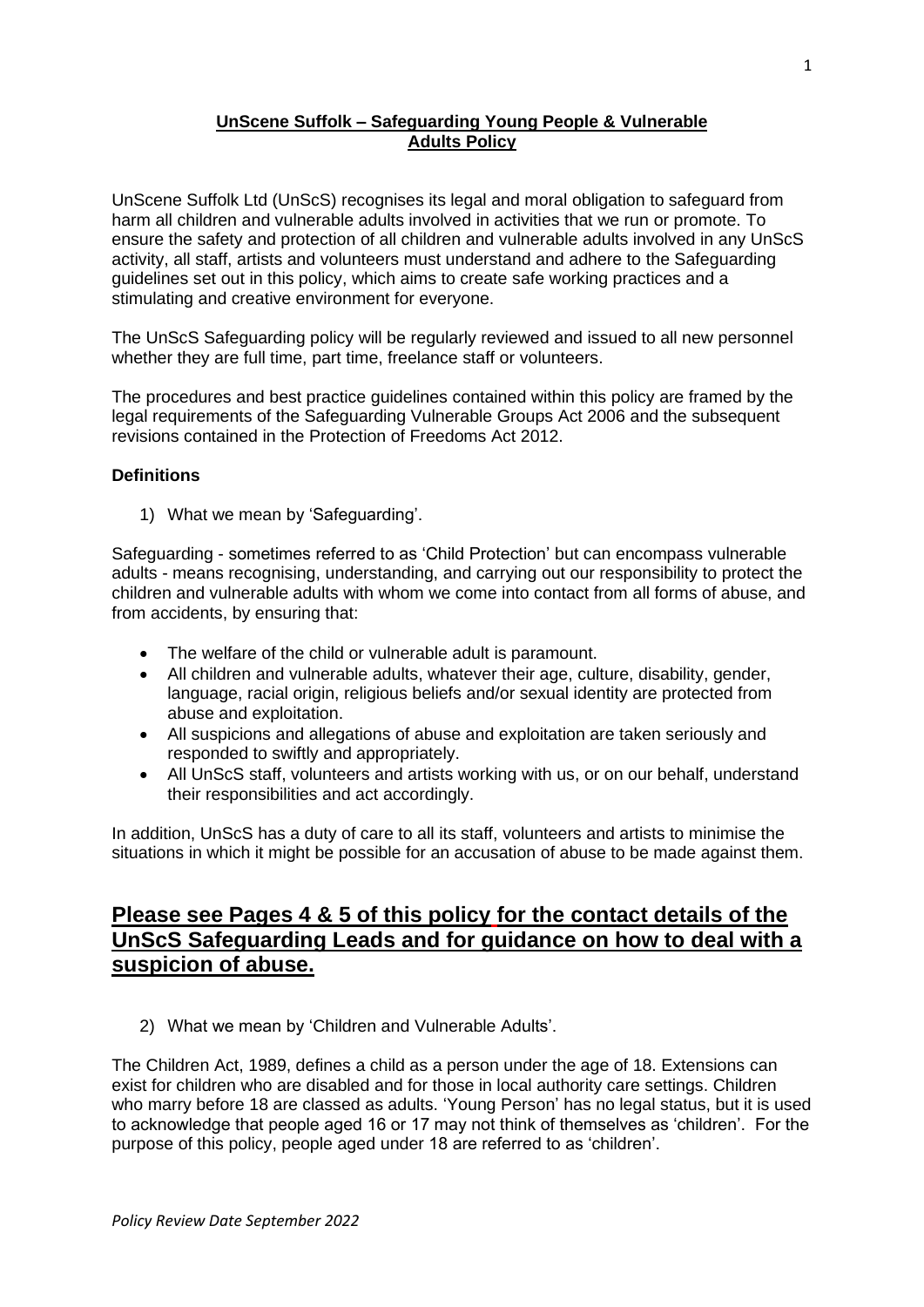There is no legal definition of 'vulnerable adult'. Arts Council England recommends, and UnScS accepts, the following definition:

"Vulnerable adults are people who are or who may be in need of community care services because of a cognitive disability or other disability, age or illness, and who are, or who may be, unable to take care of themselves or unable to protect themselves against significant harm or exploitation."

For the purpose of this policy 'participant' refers to any child or vulnerable adult who is taking part in an UnScS activity.

3) What we mean by 'Abuse'

Abuse is a situation in which a person has suffered, or is believed to be at risk of, sexual abuse, sexual exploitation, emotional abuse (including bullying), radicalisation, financial exploitation, neglect, or physical injury. The perpetrator may be an adult or a child, and the abuse may have occurred either as the result of direct action by an abuser, or through the failure of organisations or individuals responsible for that person's safety and well-being.

4) What we mean by 'Sexual Abuse'

Sexual abuse is the involvement of individuals in sexual activities to which they did not give or are unable to give informed or legal consent.

It is illegal for anyone to engage in sexual activity with a person under the age of 16. However, Home Office guidance is clear that there is no intention to prosecute teenagers under the age of 16 where both mutually agree to a sexual relationship, and where they are of a similar age.

It is illegal for a person aged 18 or over to engage in any sexual activity with a person under the age of 18 if the older person holds a position of trust in regard to that younger person (for example, their teacher or workshop leader).

The Sexual Offences Act 2003 states that a child aged 12 or under cannot legally give their consent to any form of sexual activity.

5) What we mean by 'Sexual Exploitation'

Sexual exploitation of children and vulnerable adults involves exploitative situations and relationships where a person receives or is promised 'something' (e.g. food, accommodation, drugs, alcohol, cigarettes, affection, gifts, money) in return for engaging in inappropriate or illegal sexual activity.

Sexual exploitation can occur through the use of technology (e.g. being persuaded to post sexual images on the Internet) or through activities that prepare the person to engage in inappropriate or illegal sexual activity (e.g. 'grooming').

Violence, coercion and intimidation are common within exploitative relationships, which are often characterised by the child or vulnerable adult's limited ability to make appropriate choices because of their social, economic and/or emotional circumstances.

6) What we mean by 'Emotional Abuse'

The persistent emotional ill treatment of a child or vulnerable adult that results in severe, adverse effects on the emotional or physical wellbeing of that person. Emotional abuse in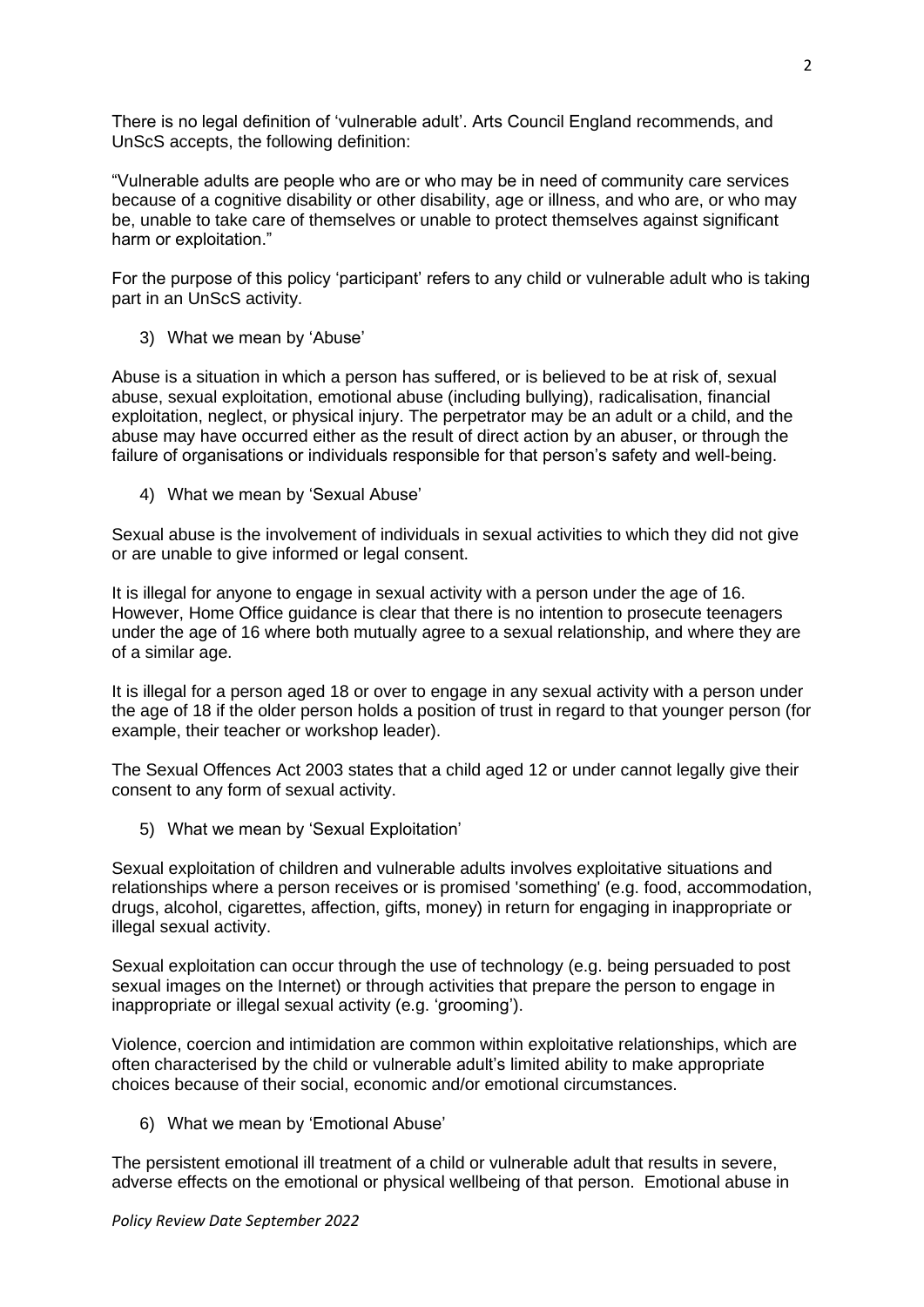recreational or social activities might also include situations where parents, staff, artists or volunteers subject those in their care to constant criticism, bullying or unrealistic pressure to perform to their high expectations.

Issues around mental health can effect anyone at any time and are not necessarily caused by, or an indication of, abuse, although incidents of poor mental health may make someone more vulnerable than they might otherwise be. If you have any concerns about a participant's mental health please speak to a Safeguarding Lead.

7) What we mean by 'Radicalisation'

Radicalisation is the process by which an individual or group comes to adopt increasingly radical views in opposition to a political, social, or religious status quo. The Government's Prevent guidance defines radicalisation as 'the process by which a person comes to support terrorism and extremist ideologies associated with terrorist groups'.

The process of Radicalisation can take many forms but a perpetrator may employ similar methods to those outlined in the 'Sexual Exploitation' and 'Emotional Abuse' definitions, above.

8) What we mean by 'Financial Exploitation'

The Care Act 2014 describes financial exploitation as any situation in which an individual or group's money or property is stolen, defrauded, withheld or otherwise misused.

The process of Financial Exploitation can take many forms, but a perpetrator may employ similar methods to those outlined in the 'Sexual Exploitation' and 'Emotional Abuse' definitions, above.

9) What we mean by 'Neglect'

The failure to protect a child or vulnerable adult from exposure to any kind of undue risk or danger, or a persistent failure to carry out important aspects of their care.

10) What we mean by 'Physical Abuse'

The deliberate physical injury of a child or vulnerable adult, or the wilful failure to prevent physical injury or suffering to a child or vulnerable adult.

## **Good Practice when working with Children & Vulnerable Adults**

Good practice means:

- Treating all children and vulnerable adults equally, and with respect and dignity.
- Putting the welfare of each participant before the setting and achieving of goals.
- Building reciprocal relationships based on mutual trust and, where appropriate, empowering children and vulnerable adults to share in the decision-making process.
- Giving enthusiastic and constructive feedback rather than negative criticism.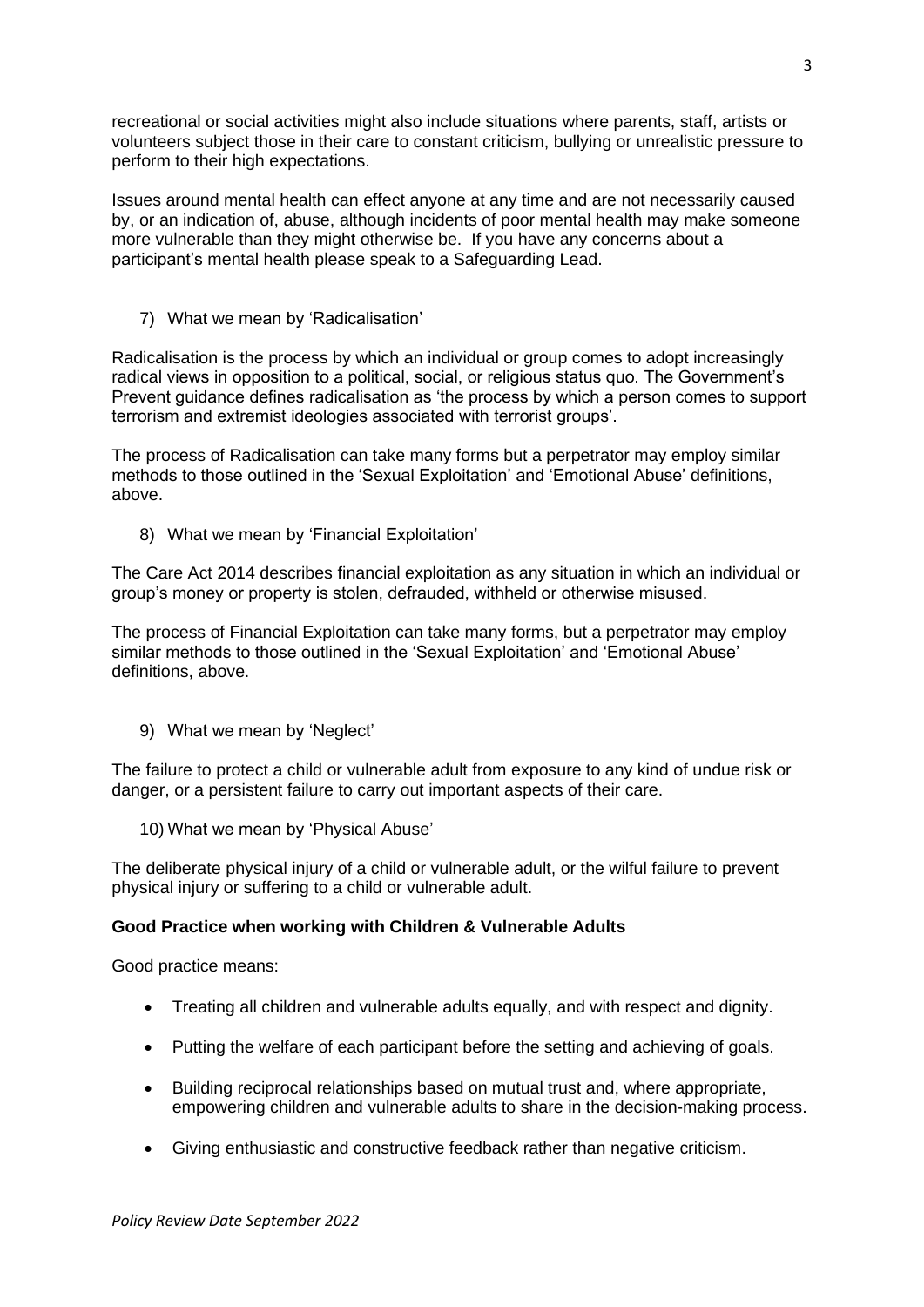- Making the arts safe and enjoyable.
- Being an excellent role model.
- Recognising that children or adults with disabilities may be more vulnerable than other people.
- Only touching participants while offering support or during activities when necessary, and seeking the consent of participants prior to any physical contact.
- Always trying to work in an open environment (e.g. if you are alone in an office with a participant make sure that the door is open).
- Always trying to avoid being alone with participants for a substantial amount of time.
- Otherwise maintaining an appropriate working relationship with participants.

## **Inappropriate behaviour includes:**

- Engaging in unnecessarily rough, physical or provocative games or behaviour.
- Allowing or engaging in any form of inappropriate touching.
- Allowing a participant to use inappropriate language unchallenged.
- Using inappropriate language when speaking to or communicating with a participant.
- Reducing a participant to tears as a form of control.
- Ignoring or disregarding an allegation made by a participant.
- Doing things of a personal nature for a participant that they can do for themselves.
- Inviting or allowing a participant to stay with you or visit you at your home unsupervised.
- The giving of arbitrary gifts or services.

Questions around what constitutes 'appropriate language and/or behaviour' are often dependant on the nature of the activity being undertaken. UnScS believes that arts practices can create a safe space for artists and participants to discuss difficult and/or controversial issues and recognises that what is 'appropriate' is often a matter of context.

If you are unclear of what constitutes Safeguarding best practice in any given situation or feel that you are being asked to do something by UnScS that places you or a participant at risk, it is your responsibility to seek advice from the one of the UnScS Safeguarding Leads.

## **UNSCS Safeguarding Leads**

A Safeguarding Lead (sometimes known as a 'Child Protection Officer' or 'Designated Person') is responsible for ensuring that all UnScS activities adhere to the company's Safeguarding Policy, and is the person to whom any suspicions or allegations of abuse should be reported.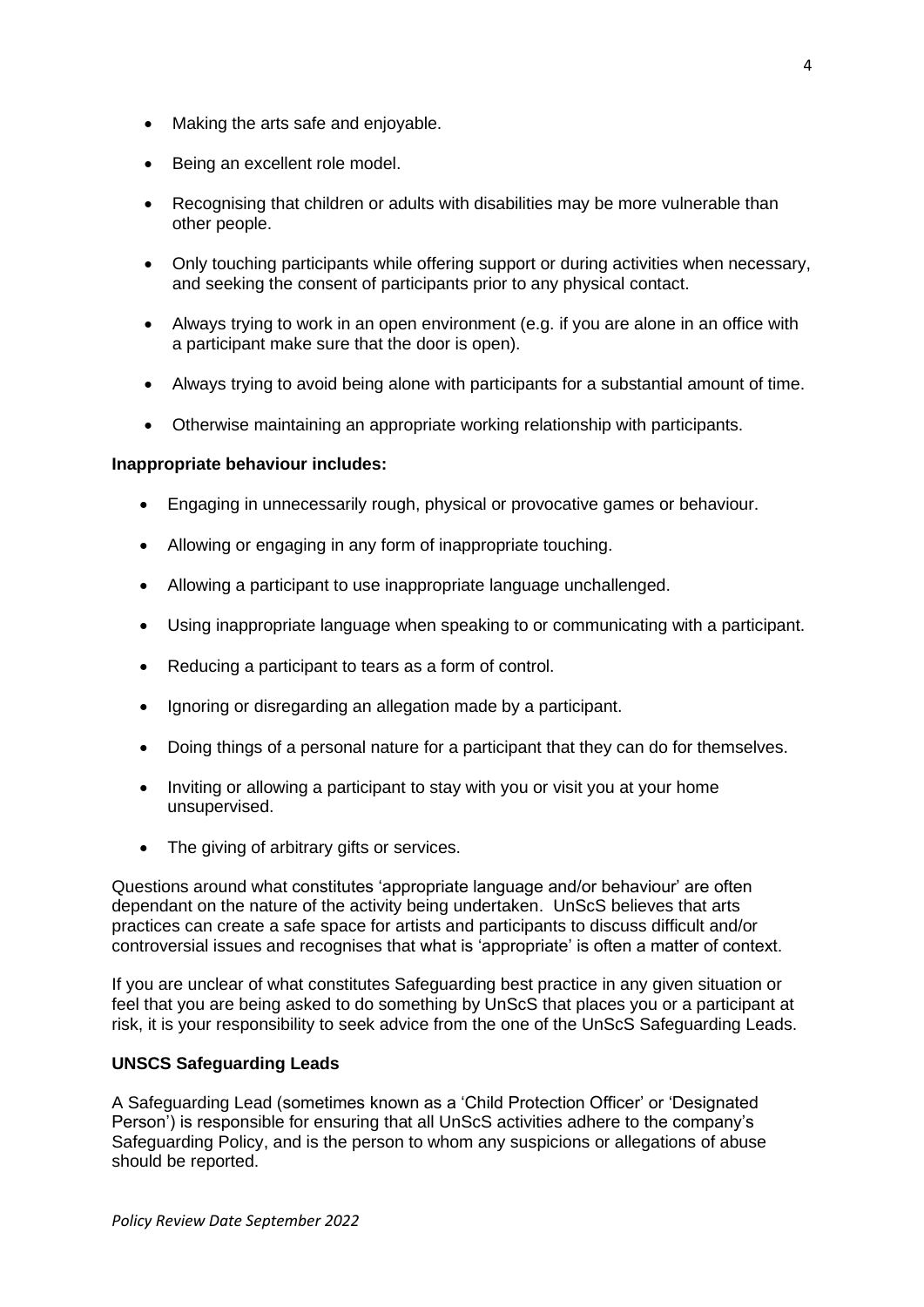The UnScS's Board of Trustee's is responsible for all matters of Safeguarding Policy and has nominated the following individuals to be the company's Safeguarding Leads:

• **Tony Casement, Board Member**

**[tcasement@wolseytheatre.co.uk](mailto:tcasement@wolseytheatre.co.uk) or 07855018076**

• **Caroline Roberts, Drama Group Leader** 

**[caroline.unscenesuffolk@gmail.com](mailto:caroline.unscenesuffolk@gmail.com) or 07919 282266**

• **Clare Burman, Participant Representative** 

**[clare@unscenesuffolk.co.uk](mailto:clare@unscenesuffolk.co.uk) or Tel: 07919 282266**

## **What to do if you suspect or are told about an incident of abuse?**

A disclosure (when a participant tells someone that they are being abused) or a suspicion that a participant is being abused, can arouse strong emotions in all of us. It is important to acknowledge these feelings whilst at the same time not allowing them to interfere with our judgement about the appropriate action to take. **Most of us are not trained to deal with situations of abuse or to determine in most circumstances whether abuse has occurred.** It is the responsibility of staff, volunteers and artists to report any concerns to a Safeguarding Lead. **It is not the responsibility of staff, volunteers and artists to deal with suspected abuse.**

#### **Possible signs of Abuse**

These are signs which could alert UnScS staff, volunteers or artists to the possibility that abuse may be happening:

- Unexplained bruising or injuries.
- Sexually explicit language and actions.
- Sudden changes in behaviour.
- Something a participant has said.
- A participant suddenly having access to large amounts of money or expensive personal items that they cannot reasonably explain.
- Change observed over time e.g. weight loss or becoming dirty or unkempt.

None of the above are proof of abuse but they may give rise to justifiable concerns.

## **Responding to a participant making an allegation of abuse (disclosure)**

- **Stay calm** and listen carefully to what is being said.
- **Accept** what you are being told.
- **Explain** that the information will need to be shared with others do not promise to keep secrets.
- **Allow** the participant to continue at their own pace.
- **Ask questions** for clarification only and to ensure a participant's immediate safety. NEVER ask leading questions that suggest an answer – formal interviews should be carried out by a qualified professional, as they may constitute evidence in a subsequent legal action.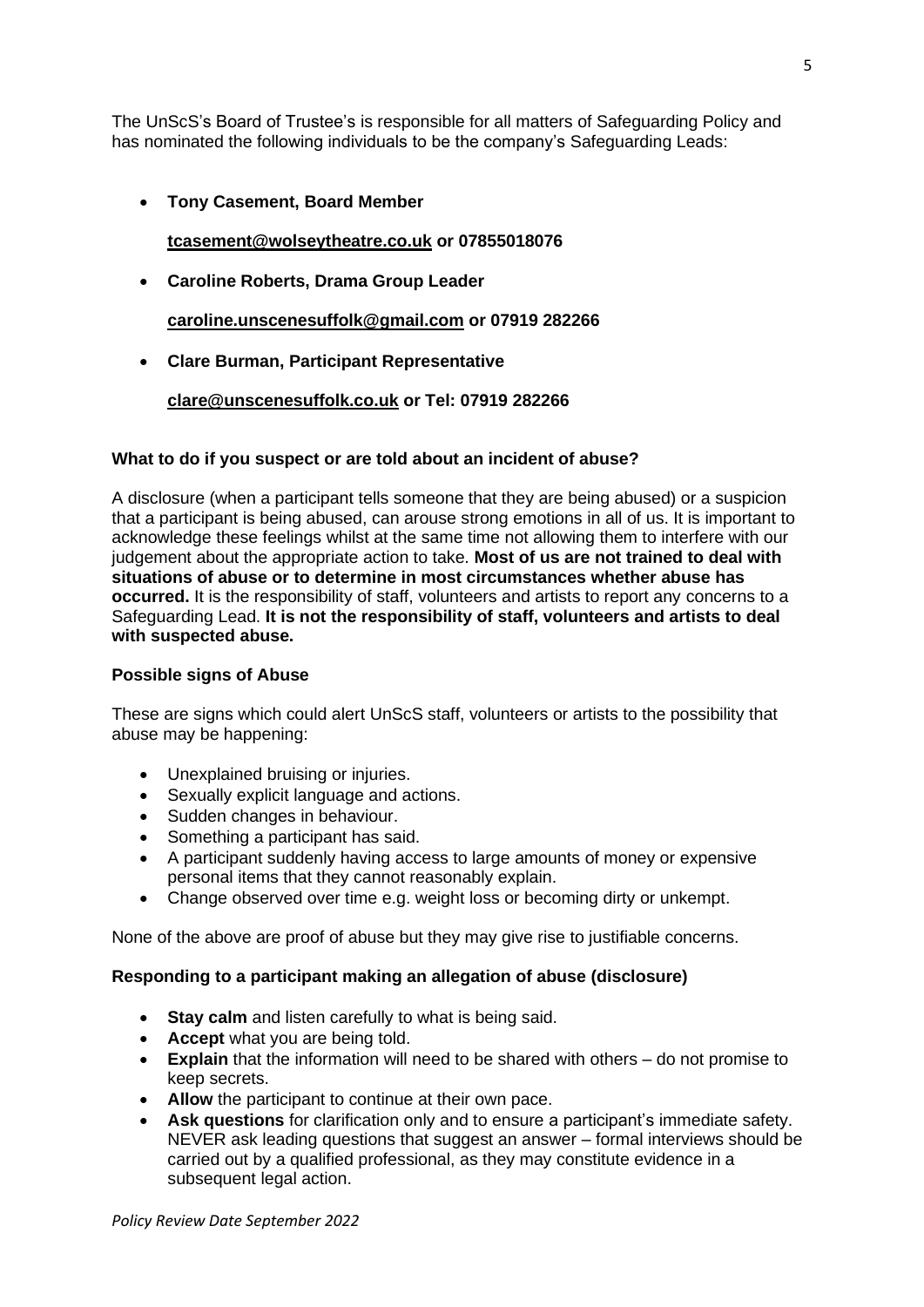- **Reassure** the participant that they have done the right thing in telling someone.
- **Tell them** what you will do next and with whom the information will be shared.
- **Immediately report** what has happened to the relevant Safeguarding Lead.
- **Record in writing** what was said using the participants own words note the date, time, any names mentioned, to whom the information was given and ensure that you sign and date your record of the conversation. This document should then be given to the relevant Safeguarding Lead as soon as possible.

Within one working day of a disclosure or of a report of suspected abuse being made to a Safeguarding Lead they must contact one of the **Local Authority Designated Officers** at [LADOCentral@suffolk.gcsx.gov.uk](mailto:LADOCentral@suffolk.gcsx.gov.uk) or on: **0300 123 2044**, for advice and consultation.

If there is a concern that the participant is in immediate danger they should call **The Suffolk Safeguarding Children Board's** 24hr 'Customer First' service on: **0808 800 4005** for advice or, in an emergency, the **Police** on: **999**.

# **Rights and Confidentiality**

An alleged abuser and a person thought to have been abused both have the right to confidentiality under the Data Protection Act 1998. Any possible criminal investigation could be compromised if information is inappropriately shared, and it could also have a potentially devastating effect on the lives of all those concerned.

## **Incidents that must be reported and recorded**

If any of the following incidents occur, staff, volunteers and artists must report them immediately to the relevant UnScS Safeguarding Lead. A written record of the incident should be made as soon as possible if, for example:

- A participant is hurt during an activity.
- A participant seems distressed in any way.
- A participant appears to be sexually aroused by the actions of a member of staff, volunteer or artist.
- A participant misunderstands or misinterprets something a member of staff, volunteer or artist has done or said that may be construed within the context of abuse, exploitation or inappropriate behaviour.
- A participant makes an accusation of inappropriate behaviour against a member of staff, a volunteer or an artist.
- A participant makes a disclosure.
- A participant tells you that inappropriate contact has been made through digital, mobile and/or social media, as part of an UnScS project, that potentially indicates attempts by someone to groom and/or exploit them.
- A member of staff, volunteer, participant or artist has made accidental physical contact with someone, during a session, in a way that could be open to misinterpretation.
- Something has occurred which a member of staff, volunteer or artist feels concerned about or is uncomfortable with.

#### **Recruitment procedures**

The Disclosure and Barring Service (DBS) was established in 2013 to enable employers, contractors and community groups to make thorough recruitment checks, particularly for positions that involve working with children and vulnerable adults. UnScS reserves the right to carry out DBS checks when necessary, with the co-operation of the individual concerned.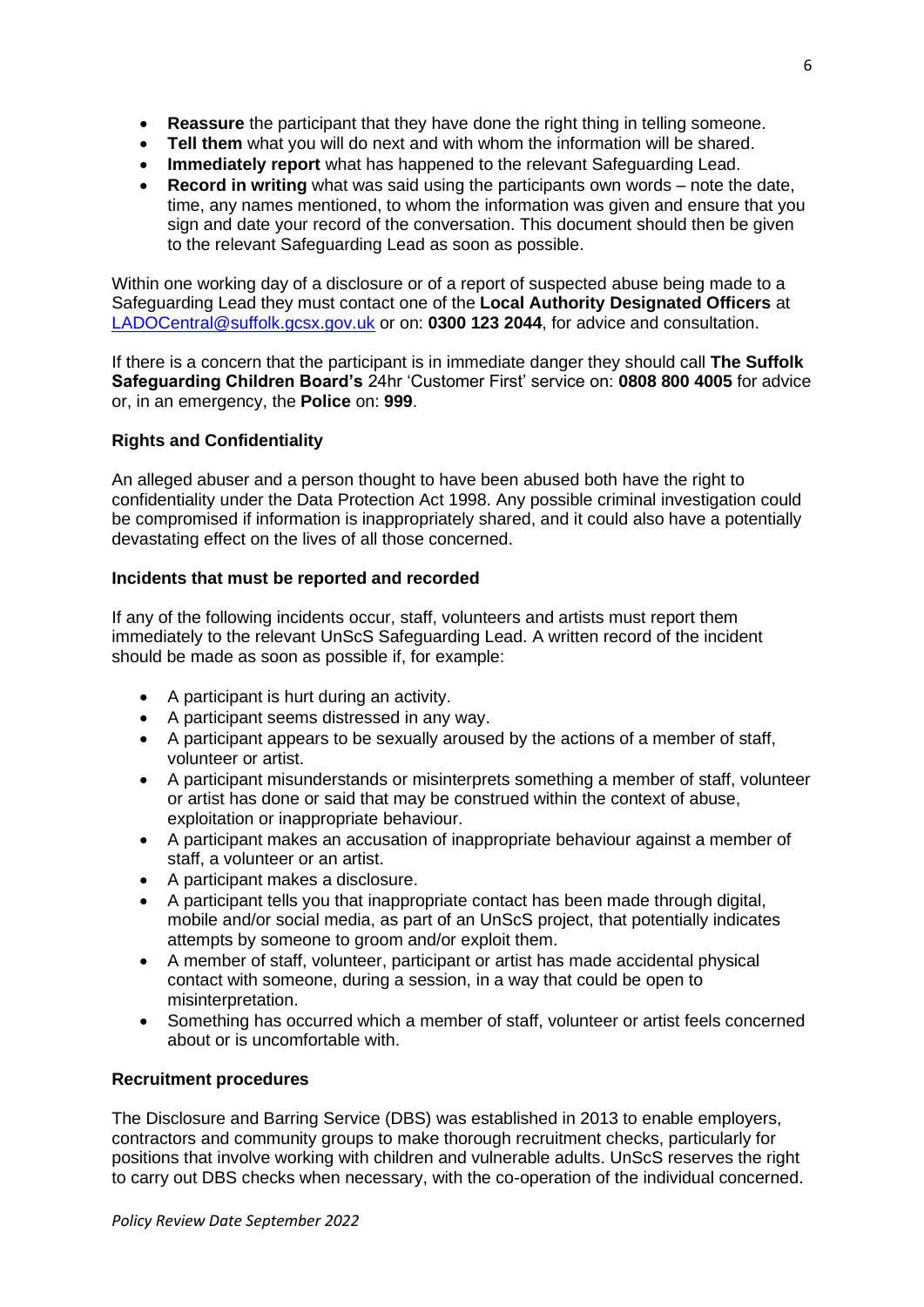The UnScS recruitment procedures for both staff and volunteers include the following policies and procedures to deter those who are unsuitable to work with children and vulnerable adults:

- Identifying posts that need DBS checks when creating Job Descriptions and/or volunteering opportunities.
- Seeking a full employment history for prospective staff members, identifying any gaps or inconsistencies and seeking an explanation.
- Confirming identity through official documents.
- Carrying out appropriate DBS checks.
- Asking for professional references, where appropriate.
- Making all appointments (including internal transfers) subject to a probationary period.

Under the Protection of Children Act 1999 and the Criminal Justice and Court Services Act 2000, it is an offence for any organisation to offer employment that involves regular contact with children or vulnerable adults, to anyone who has been convicted of certain specified offences or included on either of the two DBS Barred Lists. It is also an offence for people convicted of such offences to apply for work with children and/or vulnerable adults.

## **Disclosure Checks**

A Disclosure Check is an application for information held on an individual by the Police and various Government Departments (e.g. a history of any criminal convictions). The New Wolsey Theatre carries out the processing of DBS checks on behalf of UnScS.

Staff/volunteer recruitment procedures include an Enhanced or Standard Disclosure check, where appropriate. Any employment offer to certain staff/volunteer roles are conditional on the successful passing of a Disclosure check. Drama Group Leader Caroline Roberts makes Disclosure check requests to the New Wolsey Theatre; on completion they are verified by UnScS Board member, Tony Casement.

Original Certificates of Disclosure belong to the individual staff member/volunteer, but details will be recorded (subject to permission) and stored on the UnScS safeguarding database. The results of Disclosure checks are confidential.

Disclosure checks that contain minor offences do not necessarily affect an individual's suitability to work with participants (e.g. a charge of petty theft). Individuals with minor offences can still work with participants' subject to final approval from the UnScS Board.

Staff/volunteers with DBS Certificates that are more than 3 years old will be asked to complete a new application. UnScS accepts current DBS certificates validated by other agencies if the job role is comparable to their new position with the company. Staff/volunteers who are registered with the DBS update service must provide relevant information and permission for UnScS to check their DBS status through the update service.

## **DBS update service**

This service lets applicants keep their DBS certificates up to date online and allows employers to check a certificate electronically. Applicants can register online with a newlyissued DBS certificate. When you join, you will get an online account that lets you:

Take your certificate from one job to the next (if the jobs have similar duties/responsibilities).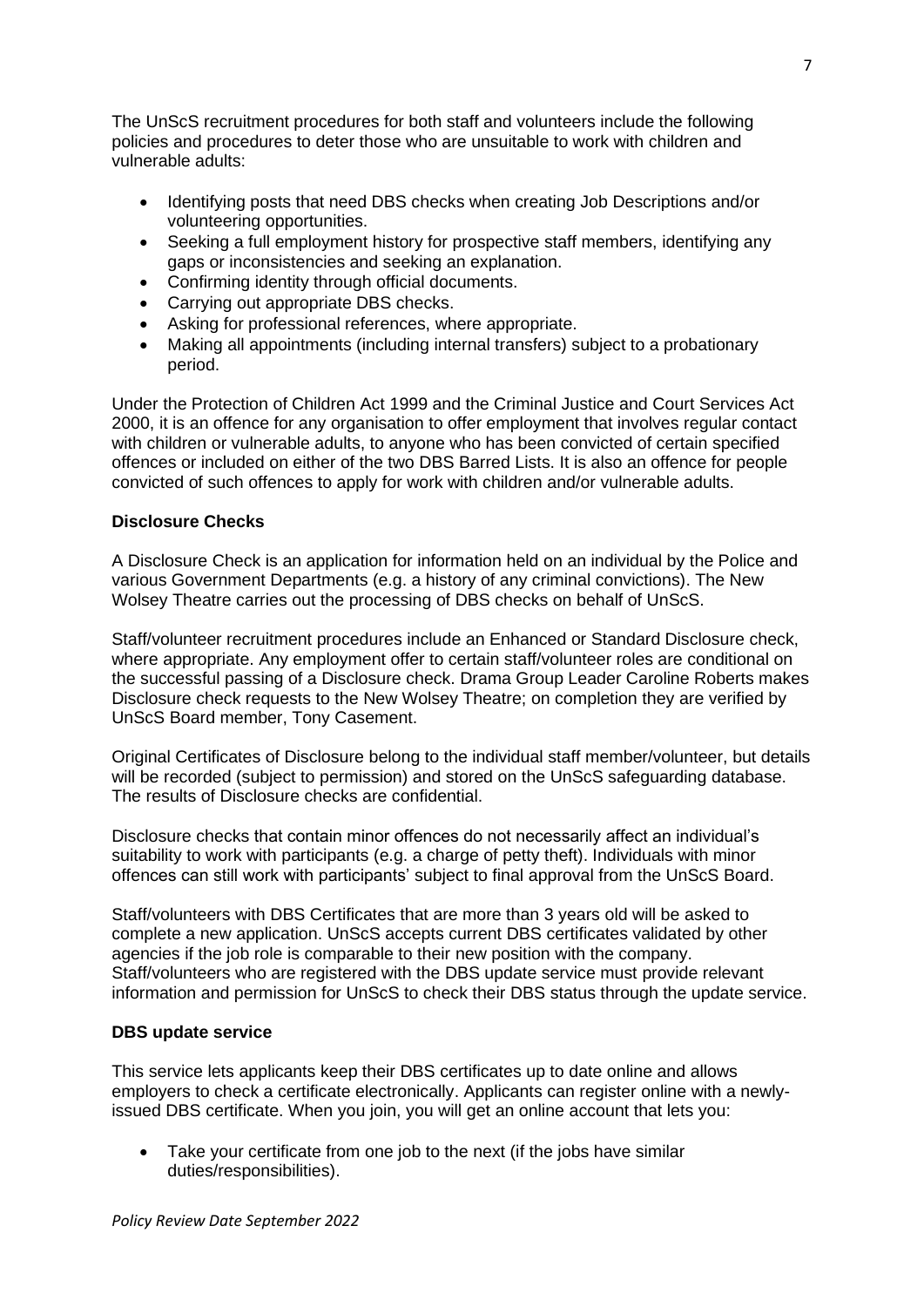- Give employers permission to check your certificate online, and see who else has checked it.
- Add or remove a certificate.

UnScS currently covers the cost of new DBS Certificates (DBS checks) for relevant staff, volunteers and artists, and encourages them to sign up to the update service.

## **Barred Lists**

The two DBS Barred Lists hold the names of individuals who are unsuitable to work with children or vulnerable adults. It is against the law for employers to employ someone or allow them to volunteer for this kind of work, if they know they are on one of the Barred Lists. The UnScS must refer someone to the DBS if they are:

- Dismissed because they harmed a child or adult.
- Dismissed or removed from work because the UnScS had a reasonable suspicion that they might harm a child or adult.
- About to be dismissed for either of these reasons, but resign first.

If you have any questions regarding Disclosure Checks, please contact Tony Casement.

#### **Use of E-mail, Internet, Social Media, and Mobile Phone Technology**

For many, internet, e-mail, mobile phone and social networking are the preferred means of communication. In order to protect participants, staff, artists and volunteers communicating in this way, it is recommended that:

## **E-mail**

- Email communication with a participant should ideally only be sent and received from a registered UnScS account. However, UnScS recognises that this may not always be possible given the nature of the organisation, its work, and the reality of using freelance artists and volunteers to deliver its activities. As such:
- Email communication with participants should ideally be in a group context or with a cc.
- Language should always be clear and unambiguous.

#### **Social Media**

In the event of a freelance artist or volunteer using a personal social media account to communicate with participants on behalf of UnScS, the sharing of information or messages through social media should ideally be in a group context and the language used should always be clear and unambiguous.

Permission should be obtained for any images or videos posted on social media sites. Only images and videos relevant to UnScS projects should be used.

UnScS staff, volunteers and artists should not connect with any participants on their personal social media platforms unless the participant is aged 18 or above.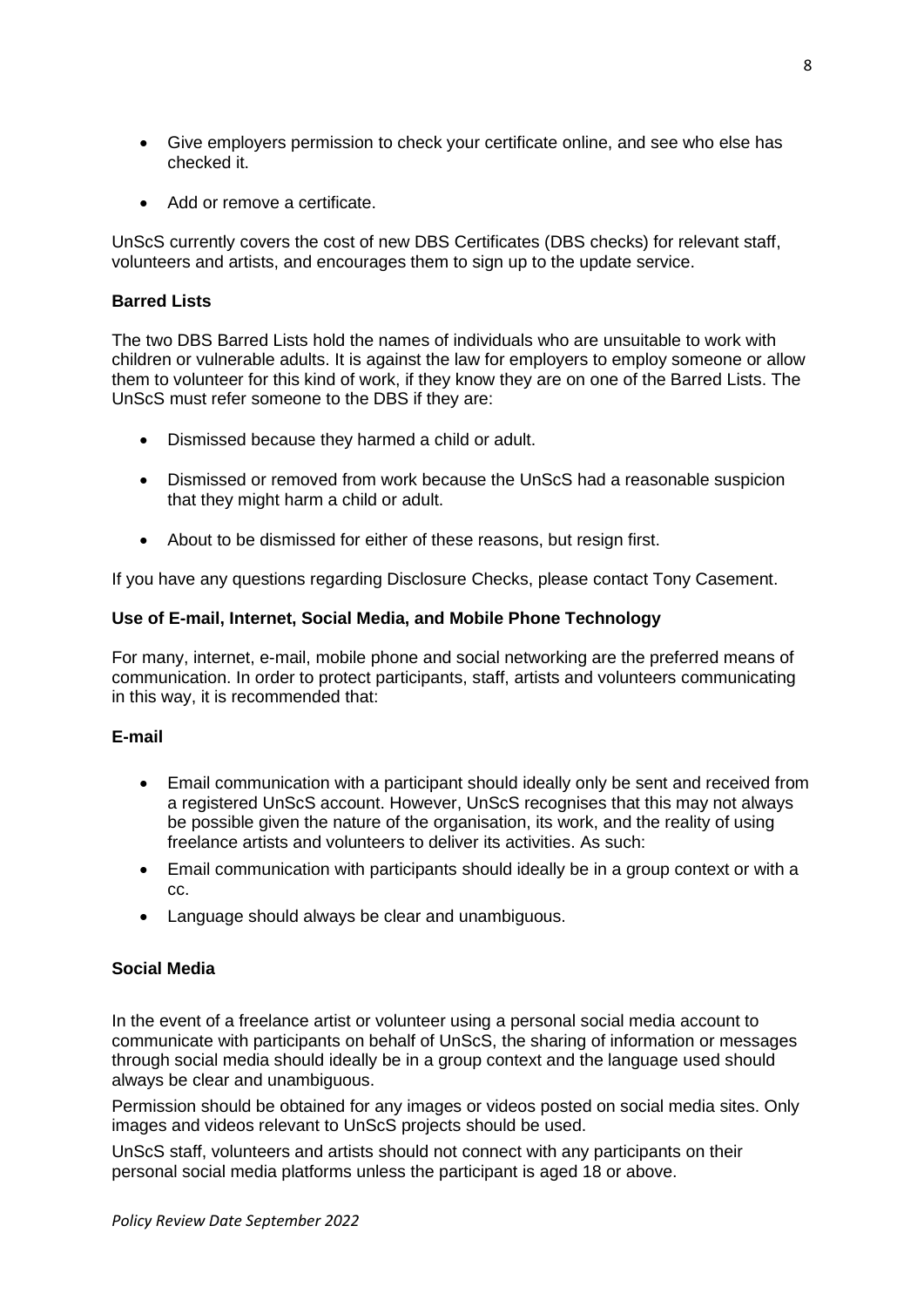If an UnScS social media group is created for an activity, it should be closed and not open to the general public without the permission of all group members. A designated staff member or volunteer should retain administrative rights and moderate the group, only sharing those rights with other members of staff/volunteers/artists.

Any communication or content that raises concern during any digital interaction with a participant should be saved or printed, and discussed with a Safeguarding lead.

# **Projects and Activities**

Project managers should carry out risk assessments as part of all planning processes, and continue to monitor the risks throughout the life of the project/activity. As part of the riskassessment it might be appropriate to establish:

- What staffing levels and resources do we need to safely deliver the project/activity?
- Who will lead or be involved in the activity, and therefore have contact with participants?
- Must that person(s) have a valid DBS Certificate?
- Does that person(s) fully understand the UNSCS's Safeguarding policy?
- Do we have all the relevant participant information, permissions and emergency contact details?
- Have we given all the participants the information that they need to safely and successfully engage with the activity?
- Where is the activity to take place?
- What is the procedure for signing participants in and out of the space?
- Does the working environment present any risks in itself, either to the health and safety of the group, or specific Safeguarding risks?
- Does the activity present any risks in itself, either to the health and safety of the group, or specific Safeguarding risks?
- Who is in charge of the building where the activity is to take place, and how do we contact them in an emergency?
- What are the evacuation procedures and who is responsible for evacuating participants?
- Who is the 'appointed person' for the activity (the person deemed to be in charge)?
- How many participants are there?
- Do we understand the needs of the participants, and have we put provisions in place to accommodate them?
- What happens if we are asked to work with a larger group of participants than we think is safe for the activity?
- What happens if some or all of the participants are incapable of engaging meaningfully with the activity?
- What happens if a participant behaves inappropriately during the session?
- What happens if a participant leaves or tries to leave the session or activity?
- What happens if there is an accident or injury during the session?
- If a participant had to be taken to hospital, whom should we inform? Who should accompany them?
- What happens if a participant makes a disclosure during the activity?
- Are there any other factors that we need to address to ensure that the project/activity is safe, creative and inclusive?